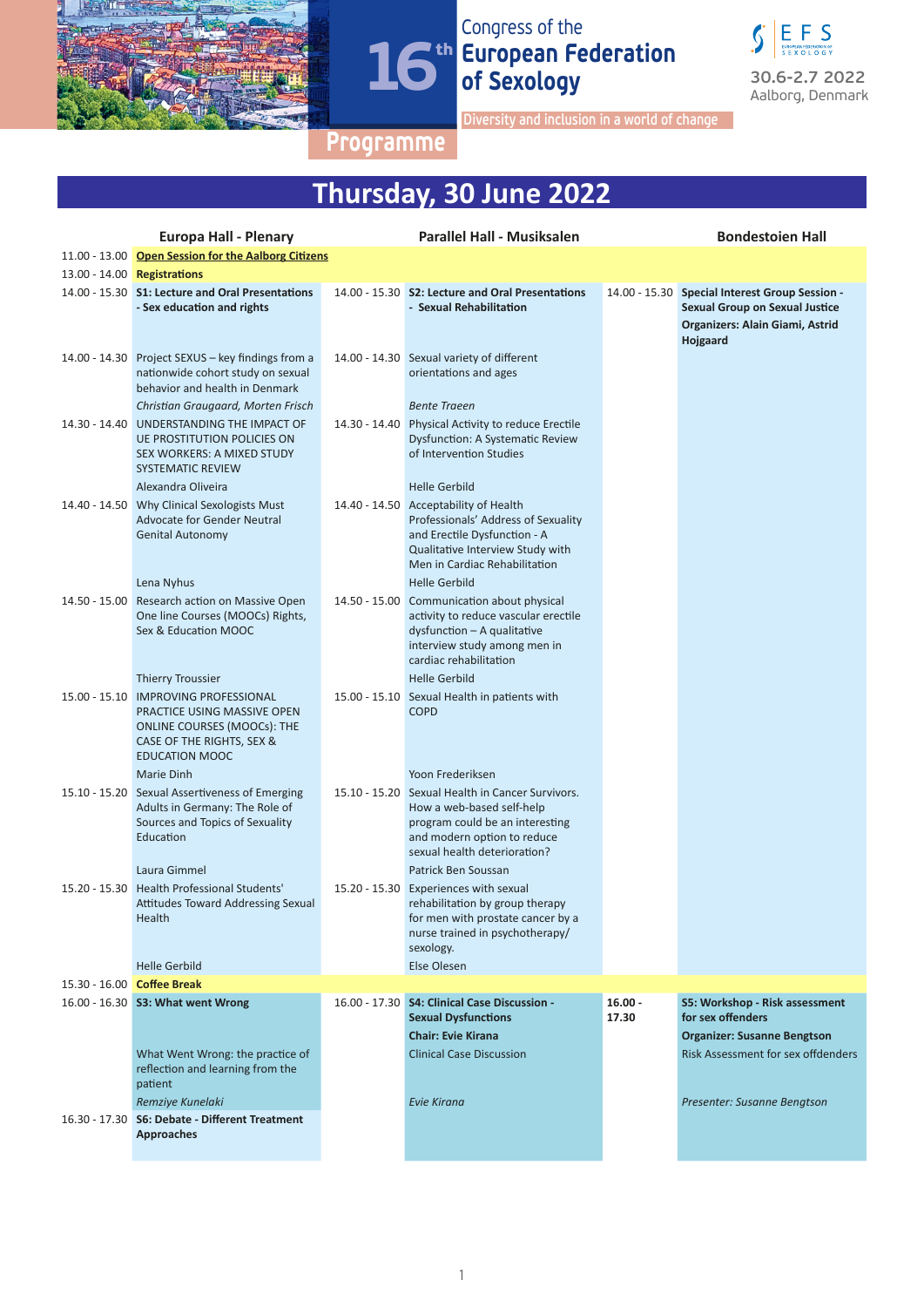

# Congress of the **European Federation of Sexology**



**Diversity and inclusion in a world of change**

| Masturbation Case: A couple withn<br>infrequent sexual encounters: the<br>partner finds out that the man<br>is masturbating on a daily basis.<br>One therapists considers it to be a<br>problem caused by masturbation<br>vs the other therapist assumes that<br>there is a relationship problem<br>Approach A: Masturbation Problem<br><b>Woet Gianotten</b><br>Approach B: Relationship Problem<br><b>Sam Geuens</b> |                                                                                                                                                                                                |                    |                                                                |
|------------------------------------------------------------------------------------------------------------------------------------------------------------------------------------------------------------------------------------------------------------------------------------------------------------------------------------------------------------------------------------------------------------------------|------------------------------------------------------------------------------------------------------------------------------------------------------------------------------------------------|--------------------|----------------------------------------------------------------|
| Discussion - Q&A                                                                                                                                                                                                                                                                                                                                                                                                       |                                                                                                                                                                                                |                    |                                                                |
| 17.30 . 19.00 S7: Clinical Case Discussion -<br>Delayed ejaculation                                                                                                                                                                                                                                                                                                                                                    | 17.30 - 19.00 S8: Oral Presentations -<br><b>Couples, Sexuality and Sexual</b><br>Psychotherapy                                                                                                | $17.30 -$<br>18.00 | S9: Lecture - Dirsorders of sex<br>development                 |
| <b>Clinical Case Discussion</b>                                                                                                                                                                                                                                                                                                                                                                                        | 17.30 - 17.40 THE IMPACT OF ROMANTIC<br>ATTACHMENT STYLE, EMOTION<br>REGULATION, DYADIC EMPATHY<br>AND SEXUAL COMMUNICATION<br>ON THE FREQUENCY OF SEXUAL<br><b>FANTASIES</b>                  |                    | Disorders of sex development                                   |
| Cobi Reisman                                                                                                                                                                                                                                                                                                                                                                                                           | Roberta Galizia<br>17.40 - 17.40 WHY MALES HAVE DIFFICULTIES<br>ON HAVING ORGASMS AND WHAT<br>ARE THE KEY FACTORS IMPACTING<br>ON MALE'S EXPERIENCING SEXUAL<br>PLEASURE?<br>Jutta Kauppi      |                    | <b>Presenter TBA</b>                                           |
|                                                                                                                                                                                                                                                                                                                                                                                                                        | 17.50 - 18.00 What is modern Psychosexual<br>Therapy? Development of a brief<br>and focused service in a public<br>funded National Health Service<br>setting fit for the 2020s<br>Sheraz Ahmad |                    |                                                                |
|                                                                                                                                                                                                                                                                                                                                                                                                                        | 18.00 - 18.10 Treating Sexual Dysfunctions with<br>Mindfulness for Sex and Intimacy in<br>Relationships (MSIR): A Feasibility<br>and Randomized Controlled Pilot<br>Study                      |                    | 18.00 - 19.00 Special Interest Group - Sexuality<br>and cancer |
|                                                                                                                                                                                                                                                                                                                                                                                                                        | Mikkel Maquardsen<br>18.10 - 18.20 MINDFULNESS GROUP AND<br>COUPLE THERAPY COMBINED - A<br><b>QUALITY ASSESSMENT</b>                                                                           |                    | Organizer: Sharon Peleg Nesher                                 |
|                                                                                                                                                                                                                                                                                                                                                                                                                        | Karen Egenbjerg Rischel<br>18.20 - 18.30 MINDFULNESS GROUP THERAPY<br>FOR MEN WITH SEXUAL<br>DIFFICULTIES - A QUALITY<br>ASSESMENT                                                             |                    |                                                                |
|                                                                                                                                                                                                                                                                                                                                                                                                                        | Karen Egenbjerg Rischel<br>18.30 - 18.40 MINDFULNESS GROUP THERAPY<br>FOR COUPLES - A QUALITY<br>ASSESMENT                                                                                     |                    |                                                                |
|                                                                                                                                                                                                                                                                                                                                                                                                                        | Karen Egenbjerg Rischel<br>18.40 - 18.50 Strategic Counseling and Sexual<br>Trauma: A Case Report<br>Valeria Saladino                                                                          |                    |                                                                |
|                                                                                                                                                                                                                                                                                                                                                                                                                        | 18.50 - 19.00 Understanding Sexual Arousal in<br><b>Therapy</b><br>Sidsel Louise Schaller                                                                                                      |                    |                                                                |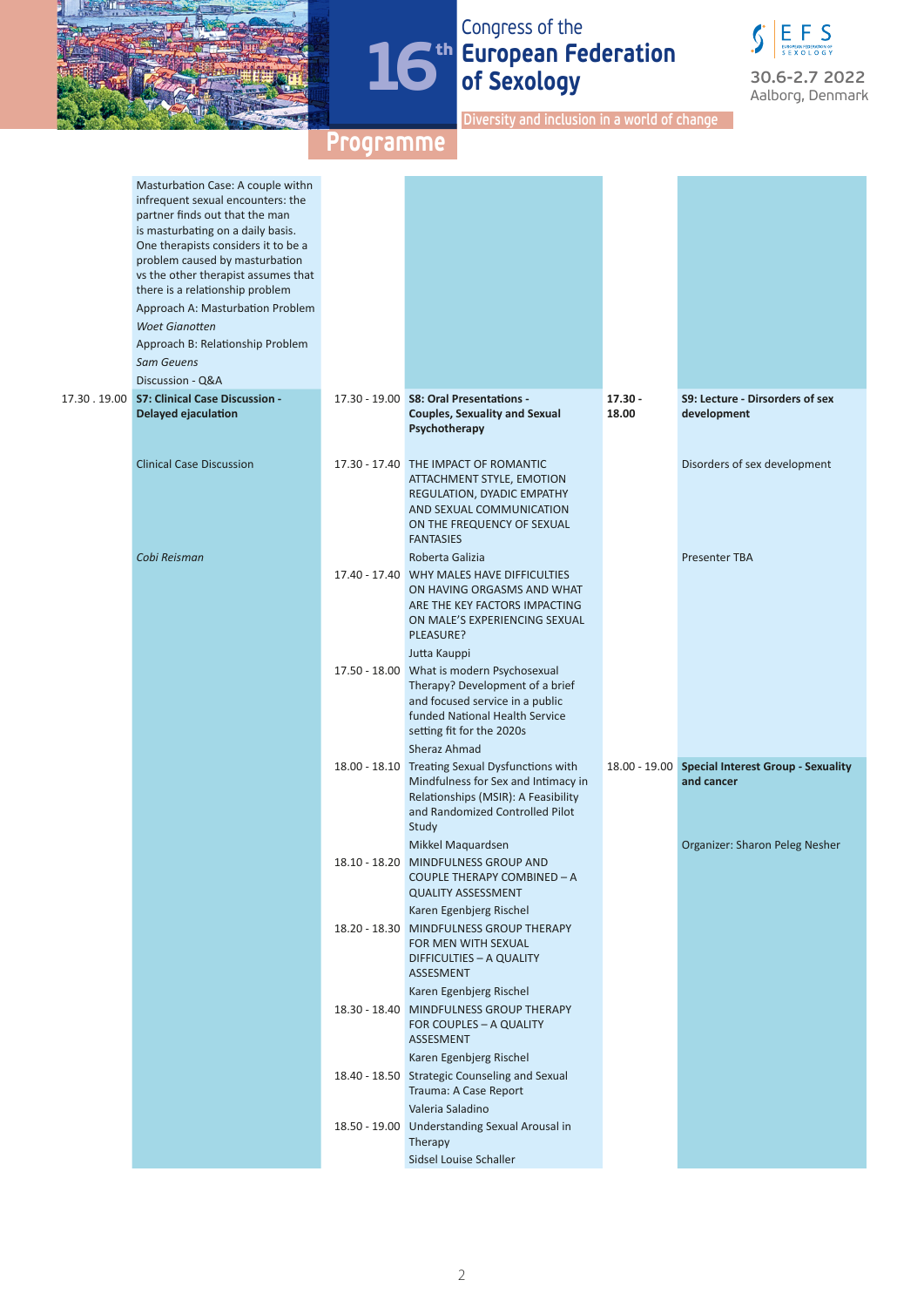





**Diversity and inclusion in a world of change**

- 19.00 19.45 **Opening Lecture and Ceremony: Time to connect together without leaving anyone behind: Embracing Uncertainty & Managing Worry and Anxiety in times of a Disaster** *Mehmet Sungur*
- 19.45 20.45 **Welcome Reception at the conference hall, hosted by the city of Aalborg**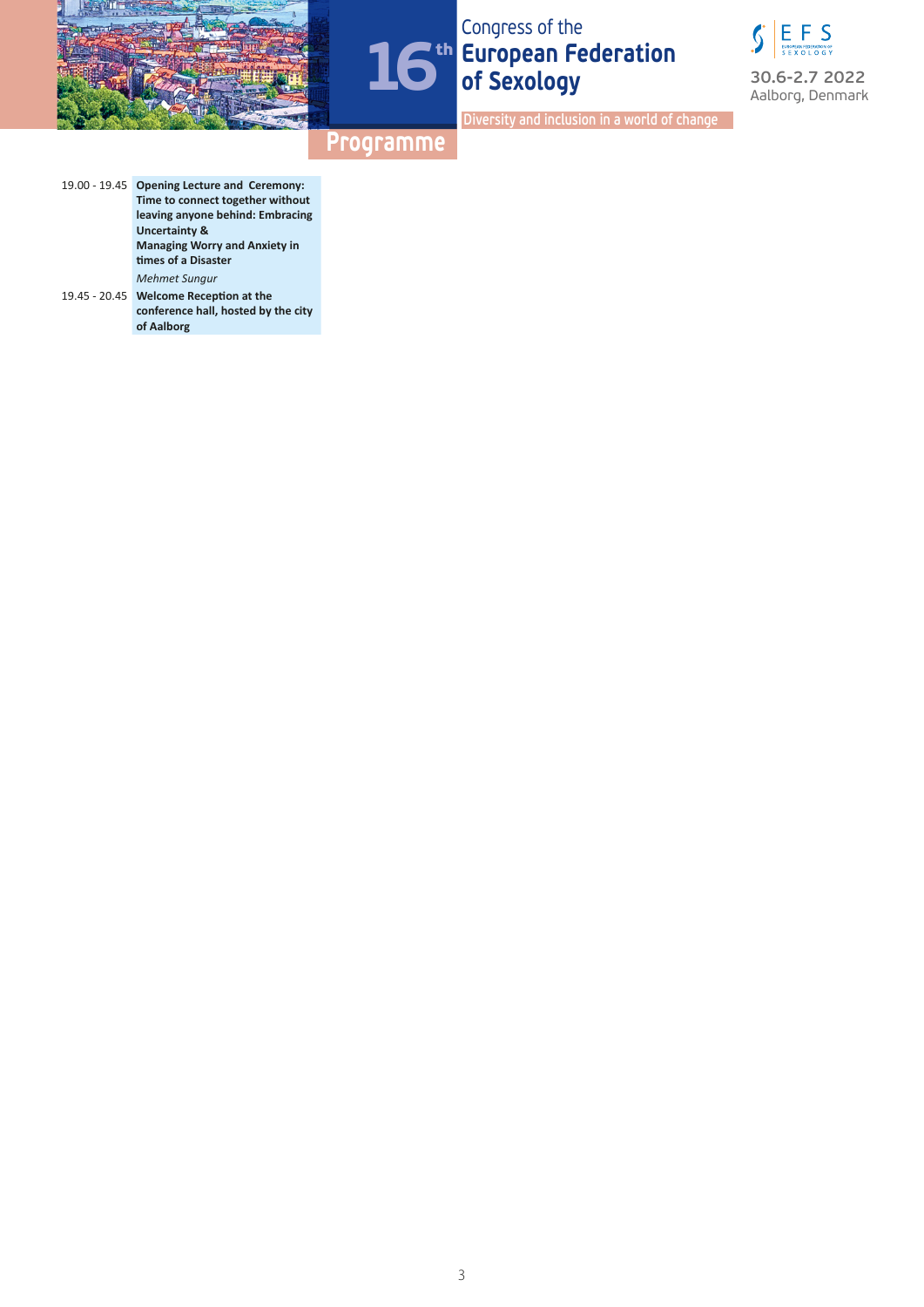



**Diversity and inclusion in a world of change**

|        |           | Friday, 1 July 2022               |
|--------|-----------|-----------------------------------|
|        |           |                                   |
| ession | $08.30 -$ | S11 - Oral Presentations - Gender |

| 08.30 - 09.00 S10 - Point/Counterpoint Session<br>- Is a paraphylic interest an<br>orientation? | $08.30 -$<br>10.00 | S11 - Oral Presentations - Gender<br><b>Dysphoria and Sexual Orientation</b>                                                                                                        |  |
|-------------------------------------------------------------------------------------------------|--------------------|-------------------------------------------------------------------------------------------------------------------------------------------------------------------------------------|--|
| Paraphylia as an orientation                                                                    |                    | 08.30 - 08.40 GENDER DYSPHORIA AND AUTISM<br>SPECTRUM DISORDERS - IS THERE<br><b>NA OVERLAP?</b>                                                                                    |  |
| Goran Arbanas                                                                                   |                    | Filipa Andrade                                                                                                                                                                      |  |
| Paraphylia is not an orientation                                                                | $08.40 - 08.50$    | Taking a systemic approach to<br>transgender care in hospital<br>settings.                                                                                                          |  |
| Jim Pfaus                                                                                       | $08.50 - 09.00$    | Ann Elben<br>Knowledge and Solidarity -<br>Resilience-based group treatments<br>for TGNC patients at the Regional<br>Center of Gender Incongruence<br>(RCGI)<br>Martin Rosmo Hansen |  |
| 09.00 - 09.30 S12 - Lecture - Genital Practices<br>around the globe                             |                    | 09.00 - 09.10 Let's come together - Group<br>based sexological counselling at<br>the Regional Center of Gender<br>Incongruence (RCGI)                                               |  |
|                                                                                                 |                    | Martin Rosmo Hansen                                                                                                                                                                 |  |
| The Clinical Imprecations of Genital<br><b>Practices Around the World</b>                       | $09.10 - 09.20$    | ADAPTATION AND VALIDATION<br>OF "THE FEMALE SEXUAL<br>SUBJECTIVITY INVENTORY" (FSSI) IN                                                                                             |  |
|                                                                                                 |                    | THE PORTUGUESE POPULATION                                                                                                                                                           |  |
| Sara Nassarzadeh                                                                                | $09.20 - 09.30$    | <b>Joana Martins</b><br>Psychological distress caused by<br>gender dysphoria – preliminary<br>results                                                                               |  |
|                                                                                                 |                    | Alexandra Plewka                                                                                                                                                                    |  |
| 09.30 - 10.00 S13 Lecture - Sexual health<br>aspects of kissing and other oral<br>sel           | $09.30 - 09.40$    | The Danish Cohort of Children<br>suffering from Gender<br>Incongruence                                                                                                              |  |
| Sexual Health aspects of kissing and<br>other oral sex                                          | 09.40 - 09.40      | <b>Rikke Simonsen</b><br>Nonconformity By Design: Trans<br>And Nonbinary Bodies at Play In<br>Live Action Role-Play (larp).                                                         |  |
| <b>Woet Gianotten</b>                                                                           |                    | Hanne Grasmo                                                                                                                                                                        |  |
|                                                                                                 | $09.50 - 10.00$    | Comprehensive Health Outpatient<br>Clinic for Transvestites and<br>Transsexuals: SUS has no prejudice.                                                                              |  |
|                                                                                                 |                    | Alexandre Yamacake                                                                                                                                                                  |  |
| 10.00 - 10.30 Coffee Break<br>10.30 - 11.30 S14 - Roundtable - Technology in                    |                    | 10.30 - 12.00 S15 - Symposium - ESSM - Sexual                                                                                                                                       |  |
| Sex - Dolls, Apps and Sex Robots                                                                |                    | Pain in men and women                                                                                                                                                               |  |
| Sex Dolls and Sex robots                                                                        |                    | 10.30 - 10.40 LWhat the ESSM has to offer                                                                                                                                           |  |
| Xenia Ntoni                                                                                     |                    | <b>Yacov Reisman</b>                                                                                                                                                                |  |
| Romance with dating apps<br>Yoon Frederiksen                                                    |                    | 10.40 - 11.00 Pain conditions and sexuality in<br>men<br><b>Yacov Reisman</b>                                                                                                       |  |
| How smartphones are affecting our<br>relationships                                              | $11.00 - 11.20$    | Pain conditions and sexuality in<br>women                                                                                                                                           |  |
| Stefano Eleuteri                                                                                | $11.20 - 11.40$    | Gabrijela Simetinger<br>Psychological aspects and couple-<br>related dynamics in sexual pain                                                                                        |  |
| 11.30 - 12.00 S16 - Lecture - Depression, SSRIs<br>and Sexuality                                |                    | <b>Charmaine Borg</b><br>11.40 - 12.00 Discussion - Q&A                                                                                                                             |  |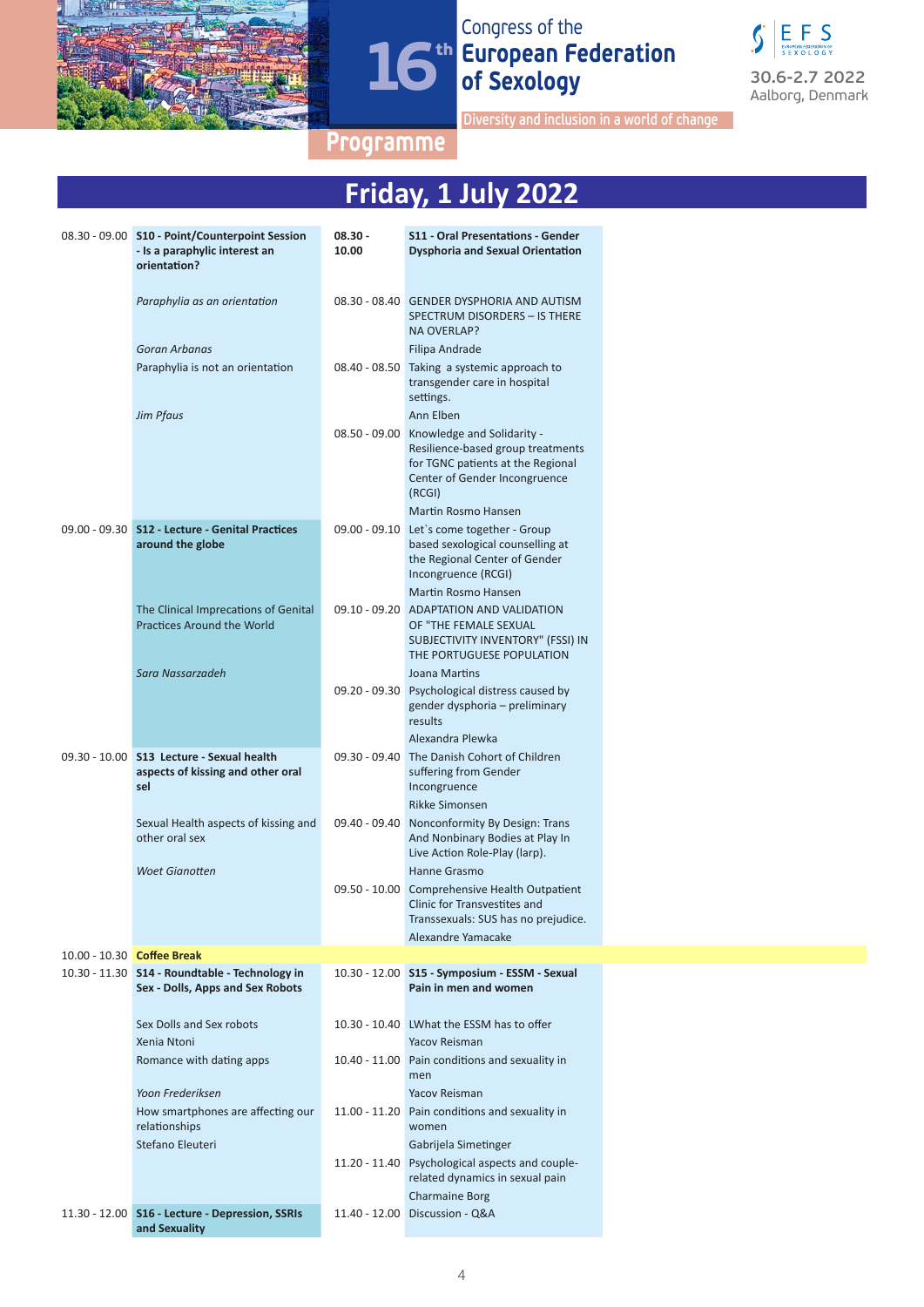



**Diversity and inclusion in a world of change**

|                            | Depression, SSRIs and Sexuality                                                                                                                                    |                             |                                                                                                                  |                         |                                                                                |
|----------------------------|--------------------------------------------------------------------------------------------------------------------------------------------------------------------|-----------------------------|------------------------------------------------------------------------------------------------------------------|-------------------------|--------------------------------------------------------------------------------|
|                            | Annamaria Giraldi                                                                                                                                                  |                             |                                                                                                                  |                         |                                                                                |
|                            | 12.00 - 12.30 Industry Sponsored Seminar by<br><b>Emjoy</b>                                                                                                        |                             | 12.00 - 13.00 S17 - Debate - The biology of the<br>"orgasm gap": Same nerves,<br>different curves                |                         | 12.00 - 13.30 S18 - Workshop - Group Therapy<br>and Compulsive Sexual Behavior |
|                            |                                                                                                                                                                    |                             |                                                                                                                  |                         | Organizers: Xenia Ntoni, Lea<br><b>XXXXX</b>                                   |
|                            |                                                                                                                                                                    | 12.00 - 12.20 Pro Political |                                                                                                                  | 12.00 - 12.30 Title TBA |                                                                                |
|                            |                                                                                                                                                                    |                             | Tiina Vilponen                                                                                                   |                         | Xenia Ntoni                                                                    |
|                            |                                                                                                                                                                    |                             | 12.20 - 12.40 Pro Biological                                                                                     | 12.30 - 13.00 Title TBA |                                                                                |
|                            |                                                                                                                                                                    |                             | <b>Jim Pfaus</b>                                                                                                 |                         | Lea T. Jensen                                                                  |
|                            |                                                                                                                                                                    |                             | 12.40 - 13.00 Discussion - Q&A                                                                                   |                         | 13.00 - 13.30 Discussion - Q&A                                                 |
|                            | 13.00 - 13.30 S19 - Oral Presentations- Applied                                                                                                                    |                             | 13.00 - 13.30 S20 - Lecture - Compassionate                                                                      |                         |                                                                                |
|                            | and Basic Research                                                                                                                                                 |                             | focused therapy                                                                                                  |                         |                                                                                |
|                            | 13.00 - 13.10 Creation, standardization and<br>scientific validation of the<br>digital application S-ONapp for<br>assessment and testing of sexual<br>dysfunctions |                             | Compassionate focused therapy                                                                                    |                         |                                                                                |
|                            | Christian Delcea                                                                                                                                                   |                             | Tiina Vilponen                                                                                                   |                         |                                                                                |
|                            | 13.10 - 13.20 INTIMATE PARTNER VIOLENCE<br><b>DIRECTED AT MEN: EXPERIENCES</b><br>OF ABUSE AND INSIGHTS ON HELP-<br><b>SEEKING</b>                                 |                             |                                                                                                                  |                         |                                                                                |
|                            | <b>Eduardo Reis</b>                                                                                                                                                |                             |                                                                                                                  |                         |                                                                                |
|                            | 13.20 - 13.30 A Qualitative Investigation of<br><b>Nonbinary Trans Individuals</b><br><b>Experience of Wellbeing</b>                                               |                             |                                                                                                                  |                         |                                                                                |
|                            | Charlotte Stevang                                                                                                                                                  |                             |                                                                                                                  |                         |                                                                                |
| 13.30 - 14.30 <b>Lunch</b> |                                                                                                                                                                    |                             |                                                                                                                  |                         |                                                                                |
|                            | 14.30 - 16.00 S21 - Roundtable - Elsa Alma's                                                                                                                       |                             | 14.30 - 16.00 S22: Clinical Case Discussion - OCD                                                                |                         | 14.30 - 15.00 S23 - Lecture - What we know                                     |
|                            | Group                                                                                                                                                              |                             | and Sexual Dysfunction                                                                                           |                         | about sexual disgust                                                           |
|                            | <b>Chair - Elsa Almas</b>                                                                                                                                          |                             |                                                                                                                  |                         |                                                                                |
|                            | 14.30 - 14.45 Addressing traumatised sexuality<br>and the PLISSIT model                                                                                            |                             | <b>Clinical Case Discussion</b>                                                                                  |                         | What we know about sexual disgust                                              |
|                            | Elsa Almas                                                                                                                                                         |                             | <b>Tal Peleg Sagi</b>                                                                                            |                         | <b>Charmaine Borg</b>                                                          |
|                            | 14.45 - 15.00 Opening up for trauma in children<br>and adolescents                                                                                                 |                             |                                                                                                                  |                         |                                                                                |
|                            | Berit Bulien Jorgenssen                                                                                                                                            |                             |                                                                                                                  |                         |                                                                                |
|                            | 15.00 - 15.30 Taking sexuality back! Truma<br>oriented group work with women                                                                                       |                             |                                                                                                                  |                         |                                                                                |
|                            | Beate Alstad & Malin Westlund<br>15.30 - 15.45 Working with traumatized sexuality                                                                                  |                             |                                                                                                                  |                         |                                                                                |
|                            | in couple therapy                                                                                                                                                  |                             |                                                                                                                  |                         |                                                                                |
|                            | Hilde Gunn Jensen                                                                                                                                                  |                             |                                                                                                                  |                         |                                                                                |
|                            | 15.45 - 16.00 Discussion and Q&A                                                                                                                                   |                             |                                                                                                                  |                         |                                                                                |
|                            | 16.00 - 16.30 Coffee Break                                                                                                                                         |                             |                                                                                                                  |                         |                                                                                |
|                            | 16.30 - 18.00 S24 - Oral Presentations - Sexual<br><b>Dysfunctions</b>                                                                                             |                             | 16.30 - 17.30 S25 - Symposium - DACS<br><b>Symposium: Chem Sex: Current</b><br>needs and perspectives Deidicated |                         | 16.30 - 18.00 S26 - Workshop - Gender affirming<br>therapy                     |
|                            |                                                                                                                                                                    |                             | to David Stewart                                                                                                 |                         |                                                                                |
|                            |                                                                                                                                                                    |                             | Chair: Toni Bønløkke Hertz                                                                                       |                         | Organizers: Lucia Pop - Astrid<br>Hojgaard                                     |
|                            | 16.30 - 16.40 The prevalence of sexual<br>dysfunctions in Iran during 2008-<br>2017                                                                                |                             | 16.30 - 16.50 Lecture Title TBA                                                                                  | 16.30 - 17.00 Title TBA |                                                                                |
|                            | Mohsen Ghorbani                                                                                                                                                    |                             | Tonny Bønløkke Hertz                                                                                             |                         | Lucia Pop                                                                      |
|                            | 16.40 - 16.50 WHY WOMEN HAVE DIFFICULTIES                                                                                                                          |                             | 16.50 - 17.10 lecture Title TBA                                                                                  | 17.00 - 17.30 Title TBA |                                                                                |
|                            | TO HAVE ORGASMS? - A LARGE<br><b>SCALE QUALITATIVE STUDY</b>                                                                                                       |                             |                                                                                                                  |                         |                                                                                |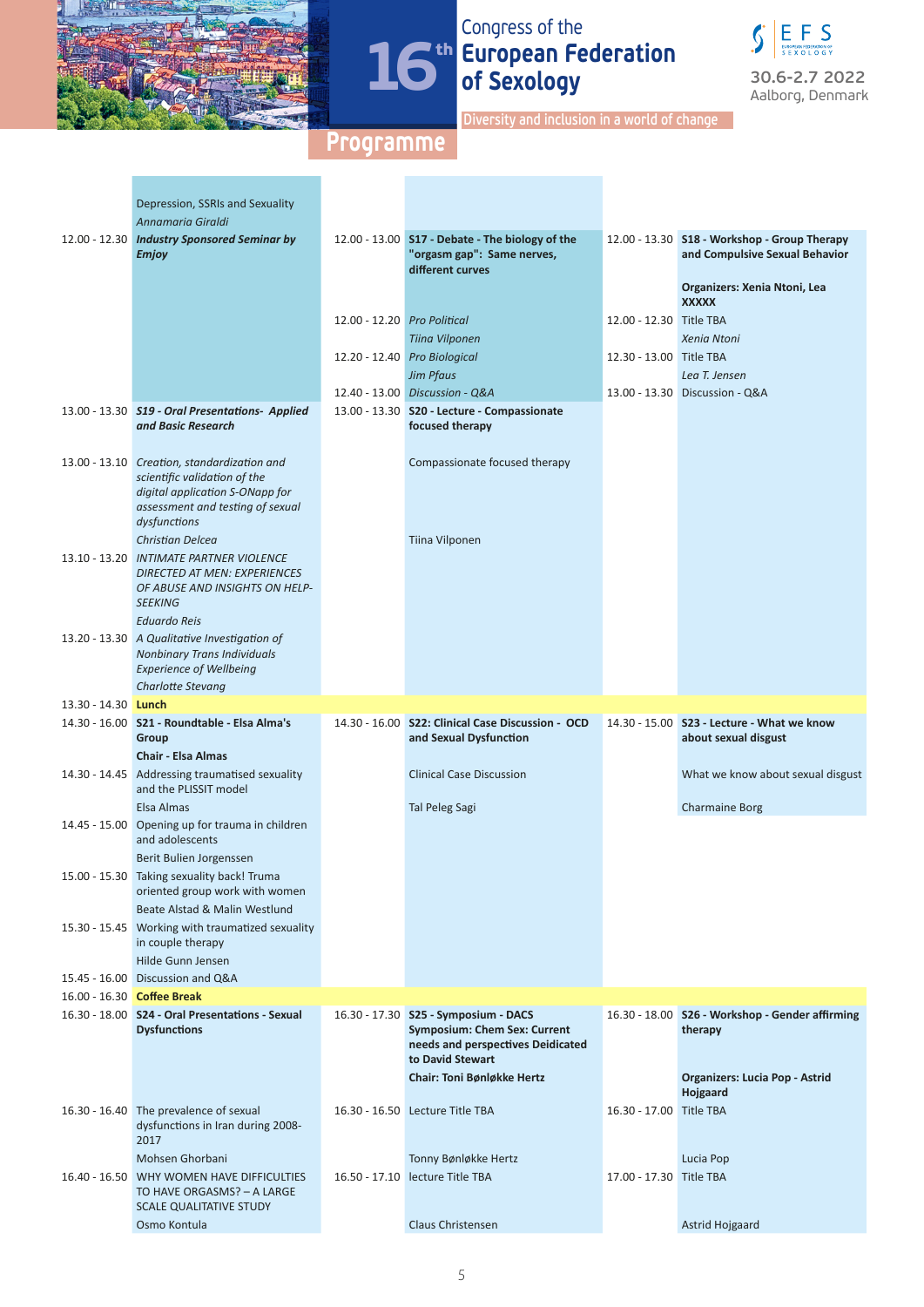



**Diversity and inclusion in a world of change**

| 16.50 - 17.00 Sexual Counselling as part of the<br>Rehabilitation Program in Patients<br>with Late Effects after Cancer in the<br>Pelvic Organs            | 17.10 - 17.30 Discussion - Q&A                                                                                                                                                                    | 17.30 - 18.00 Discussion - Q&A |
|------------------------------------------------------------------------------------------------------------------------------------------------------------|---------------------------------------------------------------------------------------------------------------------------------------------------------------------------------------------------|--------------------------------|
| Annette Hoejer Mikkelsen                                                                                                                                   | 17.30 - 18.15 S27: Oral Flash Presentations of<br><b>Posters - Various Topics in Sexology</b>                                                                                                     |                                |
| 17.00 - 17.10 The Influence of Lichen Sclerosus<br>on Women's Sexual Health seen<br>from within a Biopsychosocial<br>Perspective - a Mixed Method<br>Study |                                                                                                                                                                                                   |                                |
| Skovbæk Caspersen                                                                                                                                          | 17.30 - 17.35 EXPECTATIONS REGARDING THE<br><b>ESTABLISHMENT OF WORKSHOPS</b><br>ON SEXUALITY IN ADDICTOLOGY                                                                                      |                                |
| 17.10 - 17.20 DESIGN OF AN AVATAR-BASED<br>THERAPY IN SECOND LIFE FOR<br>FEMALE ORGASMIC DISORDER                                                          | Lydia Boumaarafi                                                                                                                                                                                  |                                |
| Ariana Villa                                                                                                                                               | 17.35 - 17.40 Health Care Professionals' Sexuality<br><b>Education: A Narrative review</b>                                                                                                        |                                |
| 17.20 - 17.30 Sexual Health and Dysfunction in<br><b>Patients With Rheumatoid Arthritis</b>                                                                | Stefano Eleuteri                                                                                                                                                                                  |                                |
| Laila Bay                                                                                                                                                  | 17.40 - 17.45 Examining the need for sexology<br>within midwifery and midwifery<br>education.                                                                                                     |                                |
| 17.30 - 17.40 The effect of serum Paraoxonase<br>level on erectile dysfunction in<br>ischemic heart disease: The role of<br>oral health                    | <b>Sam Geuens</b>                                                                                                                                                                                 |                                |
| Mohsen Ghorbani                                                                                                                                            | 17.45 - 17.50 The study of consultation effect<br>based on PLISSIT model on marital<br>satisfaction of women during                                                                               |                                |
| 17.40 - 17.50 Does it help to just talk about<br>Lichen                                                                                                    | pregnancy<br>Khadigeh Mirzali                                                                                                                                                                     |                                |
| Lea Jensen                                                                                                                                                 | 17.50 - 17.55 Potentialities and challenges<br>related to sex education programs:<br>Integrative Literature Review                                                                                |                                |
| 17.50 - 18.00 SEXUAL COUNSELING AMONG<br>WOMEN WITH LICHEN SCLEROSUS<br>WITH AND WITHOUT THEIR<br>PARTNERS: ASSOCIATIONS WITH<br>FEMALE SEXUAL FUNCTONING  | Andresa Soster                                                                                                                                                                                    |                                |
| <b>Gitte Vitrup</b>                                                                                                                                        | 17.55 - 18.00 Sexual Emotions In Play: Lust And<br>Playfulness In Adult Make-believe<br>Games.                                                                                                    |                                |
| 18.00 - 18.30 Special Session - Fireside Chat -<br>The feminist erotic film director                                                                       | Hanne Grasmo                                                                                                                                                                                      |                                |
|                                                                                                                                                            | 18.00 - 18.05 DEVELOPMENT OF CHILDHOOD<br><b>SENSORY BASED SEXUALITY</b><br><b>TOWARDS ADULT SEXUALITY -</b><br>CHARACTERIZED BY INTEGRATION<br>OF PHYSICAL, EMOTIONAL, AND<br>SOCIAL COMPONENTS. |                                |
| Feminist porn: An intevriew with<br><b>Avril Louise</b>                                                                                                    | Frida Noddebo Nyrup                                                                                                                                                                               |                                |
| <b>Avril Louise Clarke</b>                                                                                                                                 | 18.05 - 18.10 Differences in sexual functioning<br>between men and women during<br>the Covid 19 pandemic<br><b>Goran Arbanas</b>                                                                  |                                |
|                                                                                                                                                            | 18.10 - 18.15 Shame, substance use,<br>discrimination, and mental health<br>problems. A cross-sectional study<br>of transgender and gender diverse<br>people.<br>Tor-Ivar Karlsen                 |                                |
|                                                                                                                                                            |                                                                                                                                                                                                   |                                |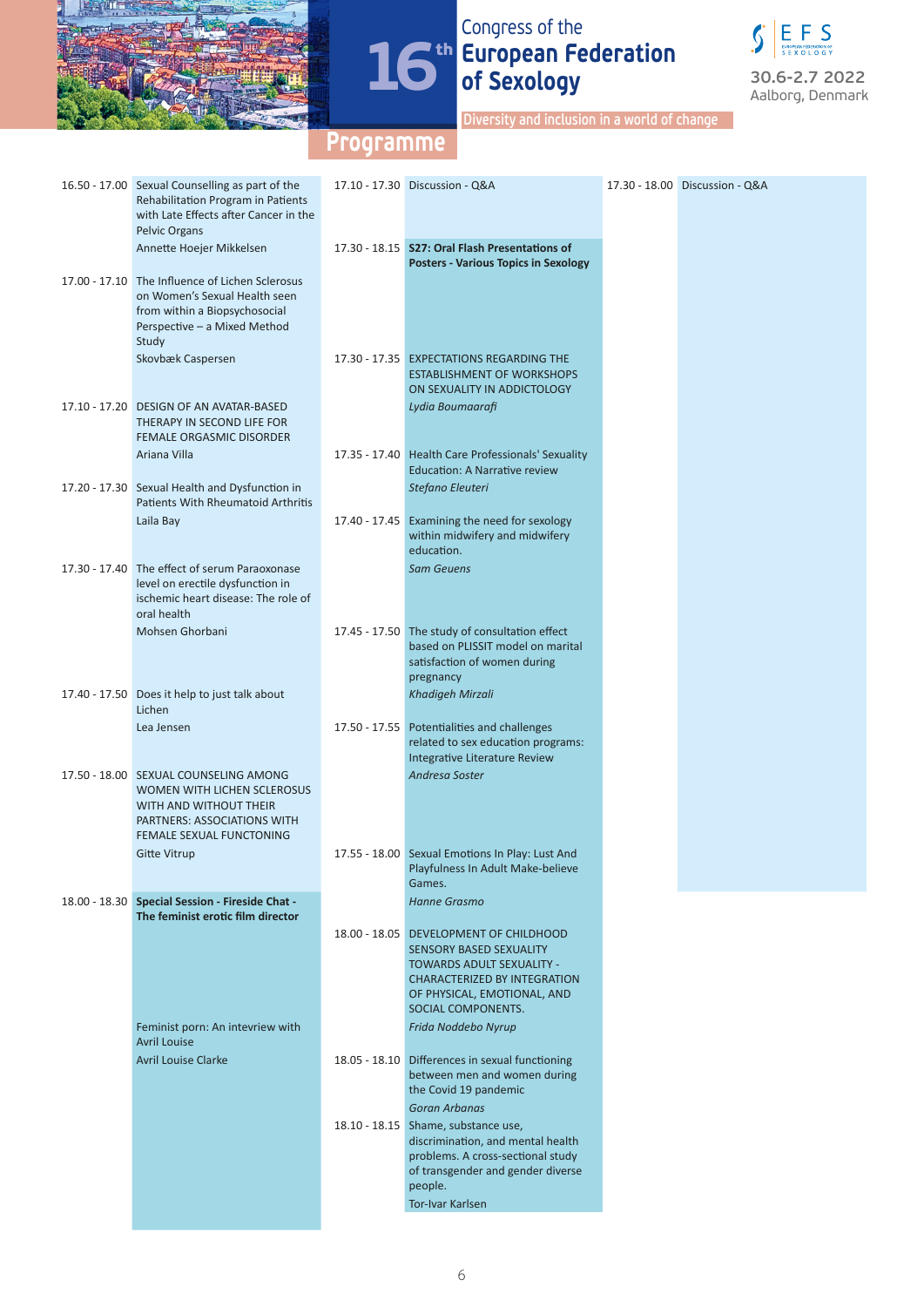







**Diversity and inclusion in a world of change**

**Programme**

18.30 - 19.30 **General Assembly of the European Federation of Sexology**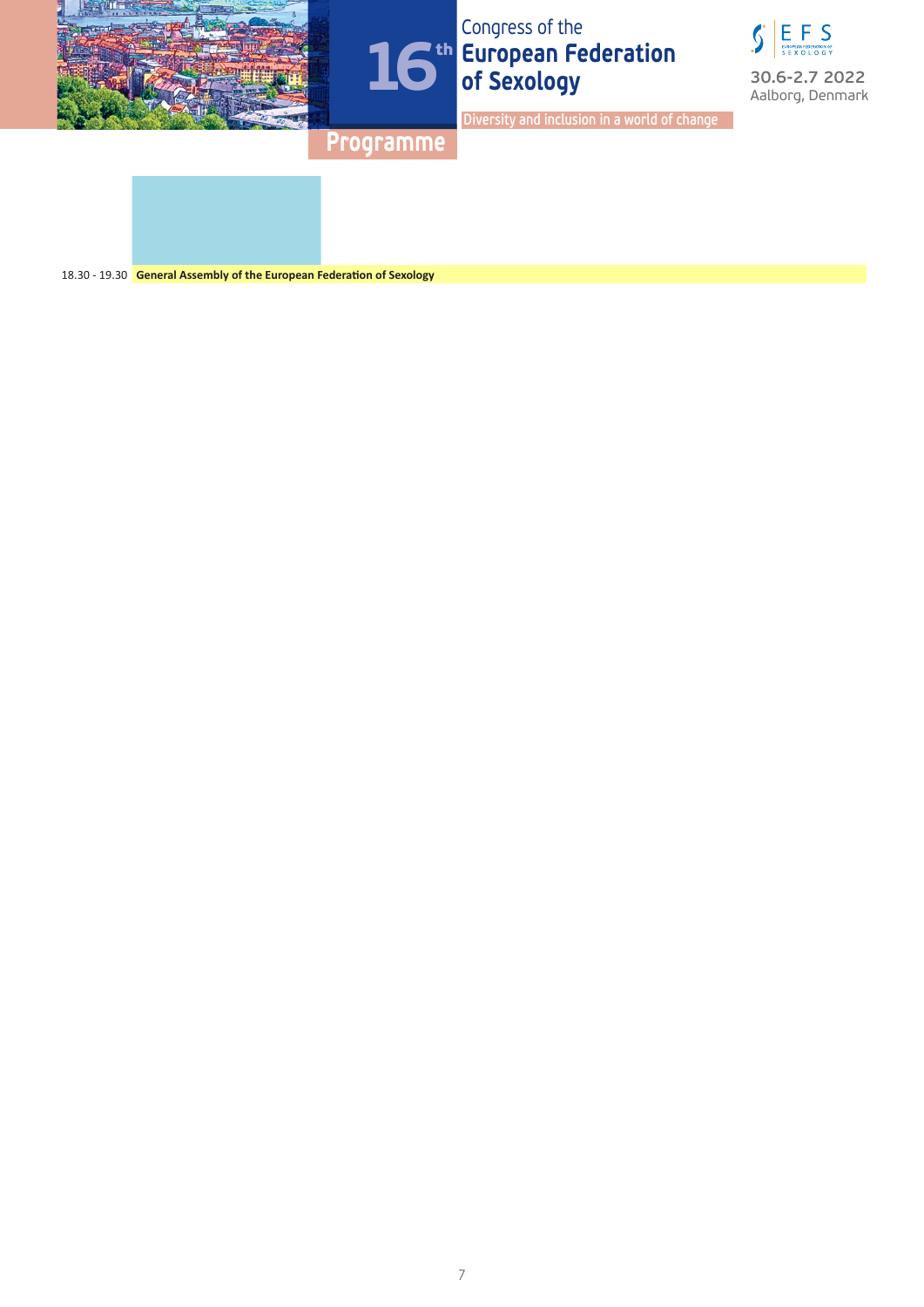



**Diversity and inclusion in a world of change**

|                                                                                                                                         | Saturday, 2 July 2022                                                                                                                                                                                        |                                                                           |
|-----------------------------------------------------------------------------------------------------------------------------------------|--------------------------------------------------------------------------------------------------------------------------------------------------------------------------------------------------------------|---------------------------------------------------------------------------|
| 08.30 - 10.00 S28 - EFS Symposium - Online<br>Sexology                                                                                  | 08.30 - 10.00 S29 - Oral Presentations                                                                                                                                                                       |                                                                           |
| <b>Online Education</b>                                                                                                                 | 08.30 - 08.40 Prevalence rate of ICD-10<br>pedophilia in child molesters                                                                                                                                     |                                                                           |
| Francesca Tripodi                                                                                                                       | Ali Al Dehglagi                                                                                                                                                                                              |                                                                           |
|                                                                                                                                         | 08.40 - 08.50 WOMEN AS CHILD SEXUAL<br>OFFENDERS - BREAKING THE CYCLE<br>THAT PREVENT US FROM VIEWING<br>FEMALE AS SEXUAL AGGRESSORS                                                                         |                                                                           |
| <b>Online Research</b>                                                                                                                  | Filippa Andrade<br>08.50 - 09.00 Main findings regarding a cohort<br>of Danish victims of rape and<br>attempted rape in 2021 after a<br>change of criminal law in which<br>rape is defined as sexual contact |                                                                           |
|                                                                                                                                         | without explicit consent.                                                                                                                                                                                    |                                                                           |
| Evie Kirana                                                                                                                             | Astrid Hojgaard<br>09.00 - 09.10 Sexual satisfaction in the context<br>of distressing sexual function<br>and sexual victimization among<br>Croatian young adults                                             |                                                                           |
|                                                                                                                                         | Goran Koletic                                                                                                                                                                                                |                                                                           |
| Online therapeutic interventions                                                                                                        | 09.10 - 09.20 Internalized ageism or result of<br>developmental sexual schemas<br>and arousal patterns? Difficulties<br>finding older bodies sexually<br>attractive                                          |                                                                           |
| Goran Arbanas                                                                                                                           | Sidsel Louise Schaller                                                                                                                                                                                       |                                                                           |
|                                                                                                                                         | 09.20 - 09.30 The role of religiosity in adults'<br>problematic pornography use                                                                                                                              |                                                                           |
|                                                                                                                                         | Ann Rousseau<br>09.30 - 09.40 Contextual Sexuality and<br>relationship choices of Mosou<br>women of South-West China:<br>Focusing on their own perspectives                                                  |                                                                           |
|                                                                                                                                         | Ronit Aloni<br>09.40 - 09.50 The experience of gay Christian<br>men attending collaborative<br>workshops facilitated by sexual<br>health professionals and the<br>Church                                     |                                                                           |
|                                                                                                                                         | Remziye Kunelaki<br>09.50 - 10.00 Vulnerabilities and resilience: A<br>qualitative analysis of sex workers'<br>discourses on COVID-19 in Portugal<br>Jorge Oliveira                                          |                                                                           |
| 10.00 - 10.30 Coffee Break                                                                                                              |                                                                                                                                                                                                              |                                                                           |
| 10.30 - 11.00 S30 - What Went Wrong                                                                                                     | 10.30 - 12.00 S31 - Symposium - WAS<br><b>Symposium: Changing Perspectives</b><br>of Sexuality and Sexual Disorders:<br><b>From Past to Present and Future</b>                                               | 10.30 - 12.00 S32 - Workshop - ACT- Acceptance<br>and committemnt therapy |
| What went Wrong                                                                                                                         | Let's Talk Pleasure in Clinical<br>Sexology                                                                                                                                                                  | Organizer: Tal Peleg Sagi<br><b>Title TBA</b>                             |
| <b>Presenter TBA</b><br>11.00 - 11.30 S33 - Lecture - About female<br>clients of commercial sex: what do<br>we know<br><b>Chair TBA</b> | <b>Elna Rudolph</b>                                                                                                                                                                                          |                                                                           |
| Alexandra Oliveira                                                                                                                      |                                                                                                                                                                                                              |                                                                           |
| 11.30 - 12.00 S34 - Lecture - Attention: Sexology<br>2040 calling!                                                                      | Perspectives in Clinical<br>and Diagnostic Criteria                                                                                                                                                          | Tal Peleg Tagi                                                            |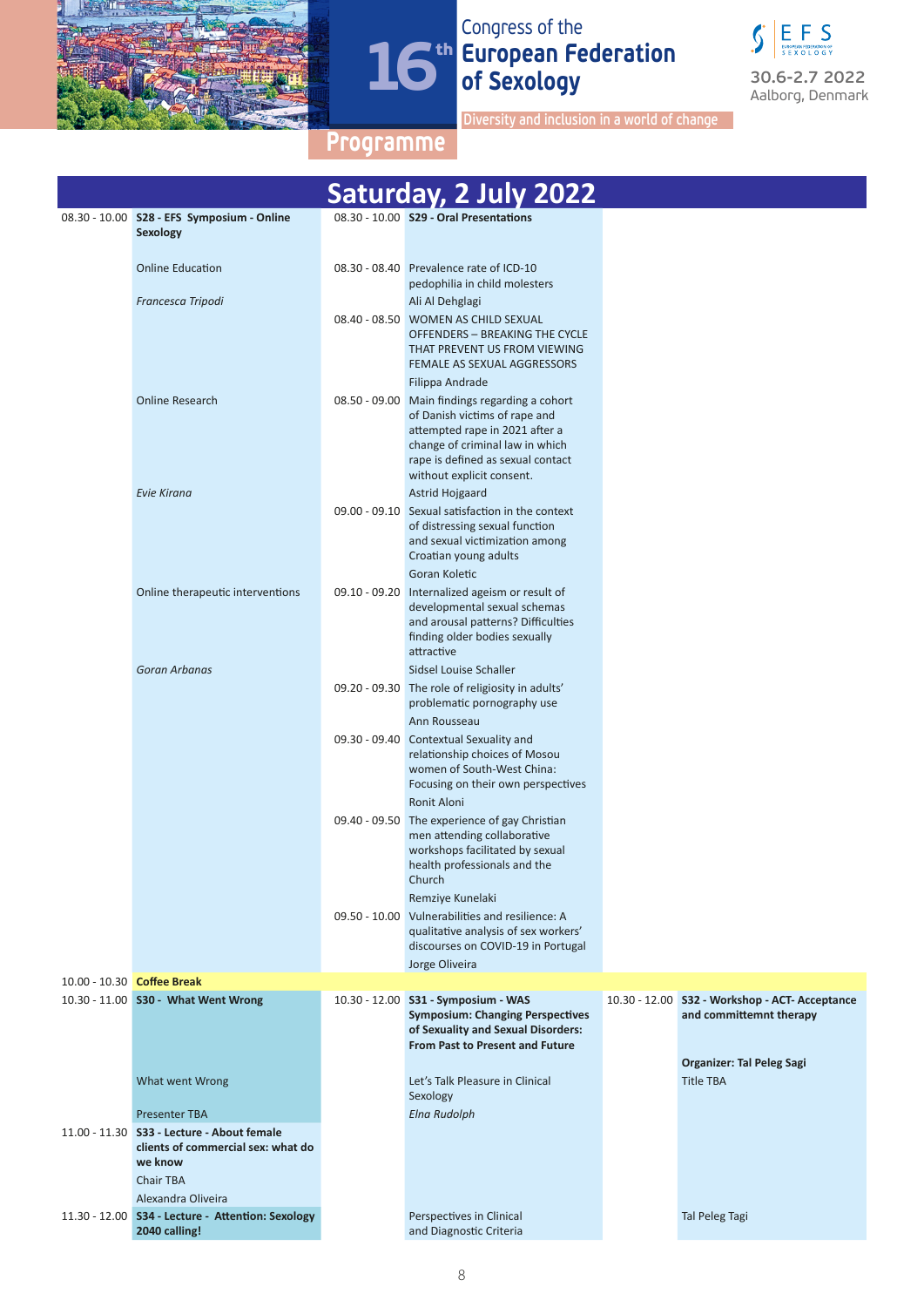



**Diversity and inclusion in a world of change**

|                            |                                                     | <b>Mehmet Sungur</b>                                                       |
|----------------------------|-----------------------------------------------------|----------------------------------------------------------------------------|
|                            | Attention: Sexology 2040 calling!                   | From sexual perversions to                                                 |
|                            |                                                     | paraphilia : the onset of the issue                                        |
|                            |                                                     | of consent                                                                 |
|                            |                                                     | Alain Giami                                                                |
|                            | <b>Esben Esther Pirelli</b>                         |                                                                            |
|                            | 12.00 - 12.30 S35 - Keynote Lecture - In Memory     |                                                                            |
|                            | of Ellen Laan: What is Sexual                       |                                                                            |
|                            | Pleasure?                                           |                                                                            |
|                            |                                                     |                                                                            |
|                            | Lecture Title TBA                                   |                                                                            |
|                            | <b>Presenter TBA</b>                                |                                                                            |
|                            | 12.30 - 13.00 S36 - Lecture - First time having sex | 12.30 - 13.30 S37 - Symposium - EFS/WAS Youth                              |
|                            |                                                     | -Intersectionality and Sexual                                              |
|                            |                                                     | <b>Health in Covid Time</b>                                                |
|                            | <b>Chair: TBA</b>                                   | Chairs: Stefano Eletueri, Sam                                              |
|                            |                                                     | <b>Geuens</b>                                                              |
|                            | First time Having Sex                               | The effects of Covid in youths'                                            |
|                            |                                                     | sexuality                                                                  |
|                            | <b>Presenter TBA</b>                                | Stefano Eleuteri                                                           |
|                            | 13.00 - 13.30 S38 - Lecture - Gynecological         | The impact of communication                                                |
|                            | <b>Violence</b>                                     | technologies on sexual health                                              |
|                            |                                                     | <b>Patricia Pascoal</b>                                                    |
|                            | <b>Gynecological Violence</b>                       | Covid-19 and virtual sexual                                                |
|                            |                                                     | identities: the values of sexting                                          |
|                            |                                                     | Valeria Saladino                                                           |
|                            | Mijal Luria                                         | Do's and Dont's in Online sexual                                           |
|                            |                                                     | therapy with youths                                                        |
|                            |                                                     | <b>Sam Geuens</b>                                                          |
|                            |                                                     |                                                                            |
|                            |                                                     |                                                                            |
| 13.30 - 14.30 <b>Lunch</b> |                                                     |                                                                            |
|                            |                                                     |                                                                            |
|                            | 14.30 - 15.30 S39 - Roundtable - Science vs         | 14.30 - 15.00 S40- Lecture - Sexuality<br>Rehabilitation for patients with |
|                            | activism around gender dysphoria                    | cancer in the pelvic Organs                                                |
|                            | Chair - Alain Giami, Esben Esther                   |                                                                            |
|                            | Pirelli                                             |                                                                            |
|                            | The role of activism in trangender                  | Sexuality Rehabilitation for patients                                      |
|                            | health                                              | with cancer in the pelvic Organs                                           |
|                            | Alain Giami, Esben Esther Pirelli                   | <b>Birgitte Schantz Laursen</b>                                            |
|                            | Science and politics: are there                     | 15.00 - 15.30 S41 - Lecture - Gender Inequities                            |
|                            | borders?                                            | and Sexual Desire                                                          |
|                            | Goran Arbanas                                       |                                                                            |
|                            |                                                     | Low sexual desire in women                                                 |
|                            | Science, activism and politics: An                  | partnered with men: Gender                                                 |
|                            | integrated approach                                 | inequities and heteronormativity                                           |
|                            |                                                     | <b>Sari Van Anders</b>                                                     |
|                            | Lucia Pop                                           |                                                                            |
|                            | Discussion - Q&A                                    |                                                                            |
|                            | 15.30 - 17.00 S42 - Roundtable - WAS - WHO          | 15.30 - 17.00 S43 - Clinical Case Discussion                               |
|                            | Roundtable                                          | - Couple problems related to                                               |
|                            |                                                     | sexuality                                                                  |
|                            | <b>Chair - Pedro Nobre</b>                          |                                                                            |
|                            | Lecture title TBA                                   | <b>Clinical Case Discussion</b>                                            |
|                            | <b>Presenter TBA</b>                                | Francesca Tripodi                                                          |
|                            |                                                     |                                                                            |
|                            |                                                     |                                                                            |
|                            |                                                     |                                                                            |
|                            |                                                     |                                                                            |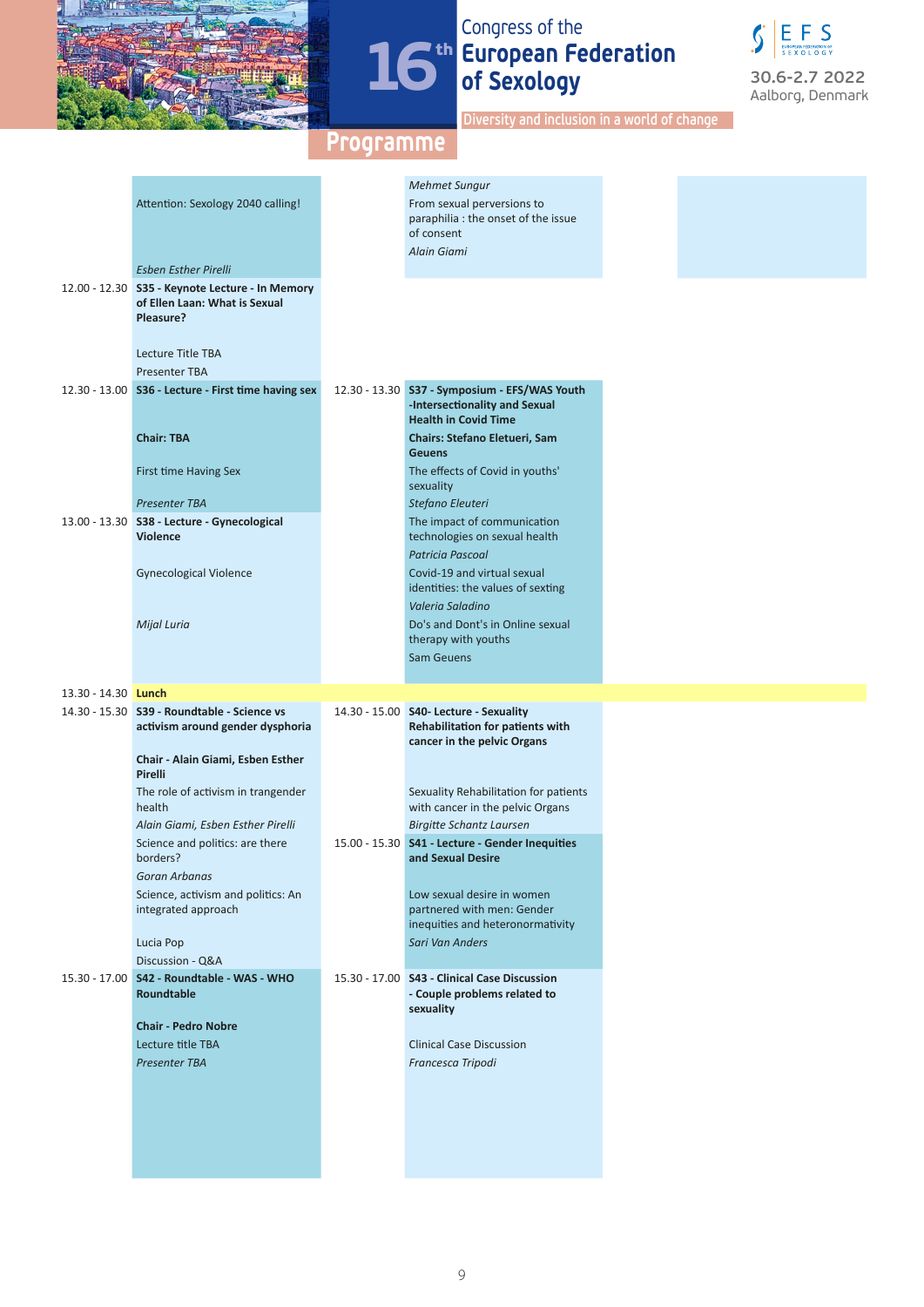





**Diversity and inclusion in a world of change**

### **Programme**

17.00 - 17.30 **S44 - PRESIDENTIAL LECTURE - PLENARY SESSION - Sex therapy without relationship therapy: Is it possible?**

> Sex therapy without relationship therapy: Is it possible? *Mehmet Sungur*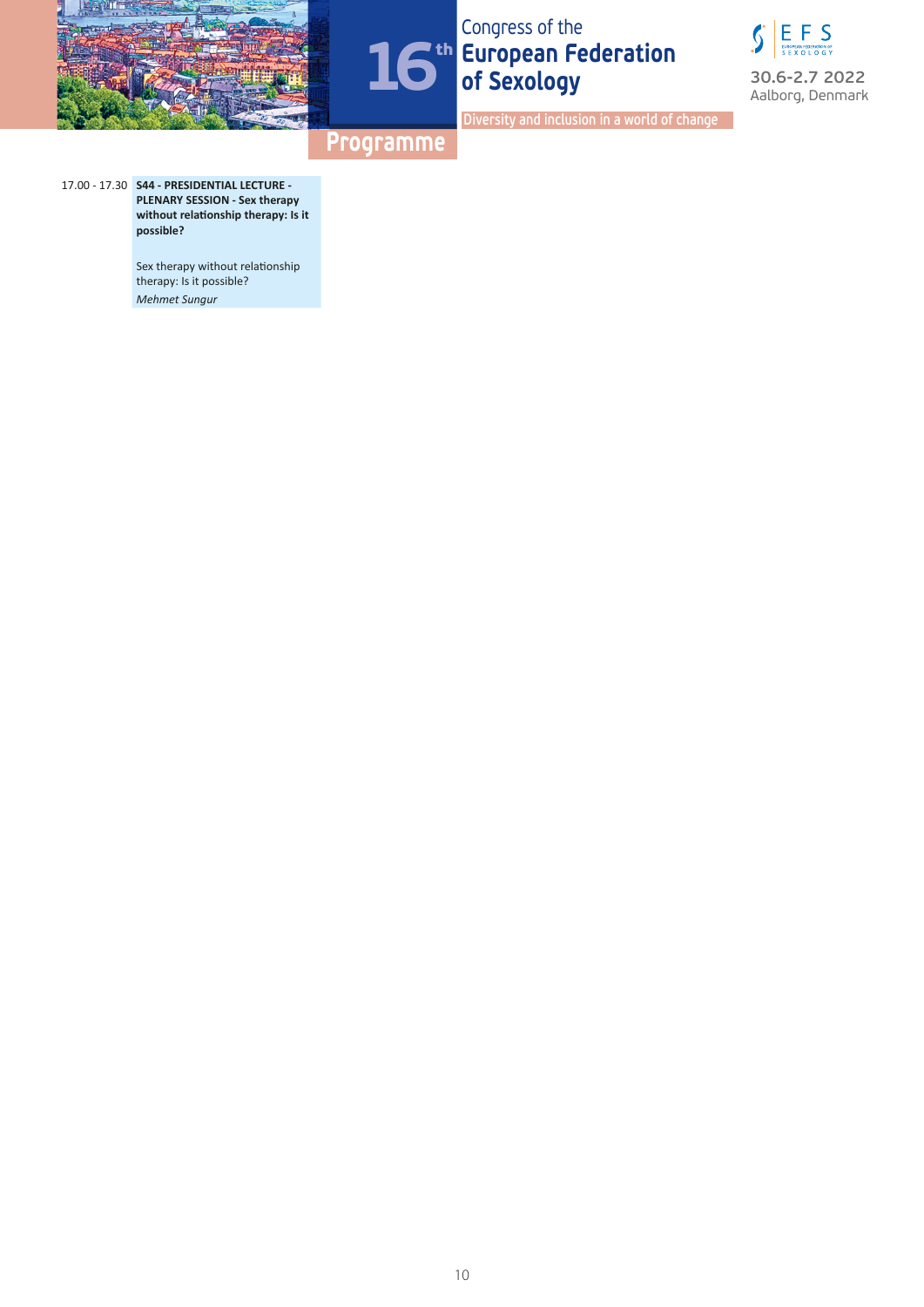



**Diversity and inclusion in a world of change**

### **Programme**

# **E-POSTERS**

|                            | The following e-Posters will be available on big screens at a dedicated congress area and the authors will be<br>able to present them to the participants during the entire duration of the congress. |
|----------------------------|-------------------------------------------------------------------------------------------------------------------------------------------------------------------------------------------------------|
|                            | Alaa Aglan   Effect of bulbospongiosus muscles cutting with frenular delta excision for treatment premature ejaculation<br>(Alaa Aglan operation)                                                     |
|                            | Alaa Aglan   Effect of bulbospongiosus muscles cutting with frenular delta excision and ventral neurectomy for treatment of<br>premature ejaculation (Alaa Aglan2 operation)                          |
|                            | IVAN Fistonić   Erbium YAG SMOOTH® laser treatment impoves sexual gratification in GSM patients                                                                                                       |
|                            | David L. Rodrigues   Belonging to the ace spectrum: Correlates of cognitions, feelings, and desires of asexual individuals                                                                            |
|                            | David L. Rodrigues   Prevent2Protect project: Regulatory focus differences in sexual health knowledge and behaviors                                                                                   |
|                            | Bum-suk Lee   The usefulness of a sex practice room for persons with spinal cord injury at a rehabilitation hospital                                                                                  |
|                            | Helle Gerbild   Physical Activity to reduce Vascular Erectile Dysfunction - Development of a Complex Intervention                                                                                     |
|                            | Serenay Yazici   Relation between Sexual Sadism and Antisocial Personality Disorder                                                                                                                   |
|                            | Laura Gimmel   Multidisciplinary Introduction to Sexology - A Curriculum for Sexuality Education in University                                                                                        |
|                            | Lorenzo Soldati GENDER DYSPHORIA AND DISSOCIATIVE IDENTITY DISORDER: A CASE REPORT AND REVIEW OF LITERATURE                                                                                           |
|                            | Michelle Kaptain   Differences in the mental health profiles of binary and non-binary transgender people – a systematic literature<br>review                                                          |
|                            | Catarina Pereira   Psychological Factors Associated with Premature Ejaculation                                                                                                                        |
|                            | Roland Hasler   Prevalence of dissociative disorders in people suffering from gender dysphoria: A systematic review                                                                                   |
| Micaela Ribeiro            | INFLUENCE OF SEXUAL DISTRESS ON SEXUAL FUNCTIONING AND SEXUAL SATISFACTION IN THE<br>PORTUGUESE FEMALE POPULATION                                                                                     |
|                            | Telma Oliveira   Female sexual self-efficacy in the Portuguese population: A validation study                                                                                                         |
|                            | <b>Sumeyye Dag</b> this study examined how certain religious beliefs and cultures cause sexual dysfunctions in men and women.                                                                         |
|                            | Kays Chaker   Erectile function outcomes following surgical treatment of ischemic priapism                                                                                                            |
|                            | <b>Joana Portela   SEXUAL ATTRACTION AND SEXUAL SELF-EFFICACY IN WOMEN WITH SEXUAL PAIN</b>                                                                                                           |
|                            | Emilie Marie Hyltoft   Offering cryopreservation of semen to transgender persons assigned male at birth - qualitative interviews on<br>motivation and attitudes                                       |
| <b>Sheraz Ahmad</b>        | EMDR (Eye Movement Desensitization and Reprocessing) in the treatment of sexual dysfunction; initial<br>reflections from an NHS clinic offering brief psychosexual therapy.                           |
|                            | Negar Kabiri   Men with sexual abuse history during their lifespan                                                                                                                                    |
|                            | Sheraz Ahmad   Therapeutic Assessments for Compulsive Sexual Behaviour in a brief NHS Psychosexual Service setting                                                                                    |
|                            | Moein Mehralian The influence of culture on sexual desire                                                                                                                                             |
|                            | Sabrina Laplante   "I found these places to be toxic" : A thematic analysis of visitors' impressions of Incels' forums.                                                                               |
|                            | Helle B. Krogh   Bipolar Disorder and Sexuality: A Preliminary Qualitative Study                                                                                                                      |
|                            | Melina Scheuffgen   Am I about to fall in love with my mother? A case study                                                                                                                           |
|                            | Nana Ernst Toldam   Sexual Health during COVID-19: A Scoping Review                                                                                                                                   |
|                            | Alessio Marcantoni   Childhood Traumatic Experiences, Body uneasiness and Sexual Function in a sample of males                                                                                        |
| <b>Anne-Mette Hjerrild</b> | Brief report: What prevents doctors within the psychiatric field from speaking about sexuality with their<br>patients?                                                                                |
|                            | Vinicius Jobim Fischer   The role of emotion regulation strategies for women's sexual and mental health: an online survey                                                                             |
|                            | Thore Langfeldt   Methylphenidate, ADHD medication in children and consequences of increase in sexual arousal and behaviour,<br>other side effects.                                                   |
|                            | Thore Langfeldt Sexual health.Sexual problems and conflicts in children and adolescents, a foreign theme for the therapist.                                                                           |
|                            | Sandra Sevic   Associations Between Religiosity and Sexual Behaviors in Emerging Adulthood                                                                                                            |
| Anne Hjorth Thomsen        | Gender incongruence and timing of puberty: a population-based cohort study                                                                                                                            |
| Helle Haslund-Thomsen      | Being young when having or having had cancer - Experiences concerning Body, identity, and sexuality                                                                                                   |
| <b>Susanne Bengtson</b>    | The Danish anonymous helpline Bryd Cirklen for subjects with sexual interest in minors - preliminary findings<br>the first 15 years                                                                   |